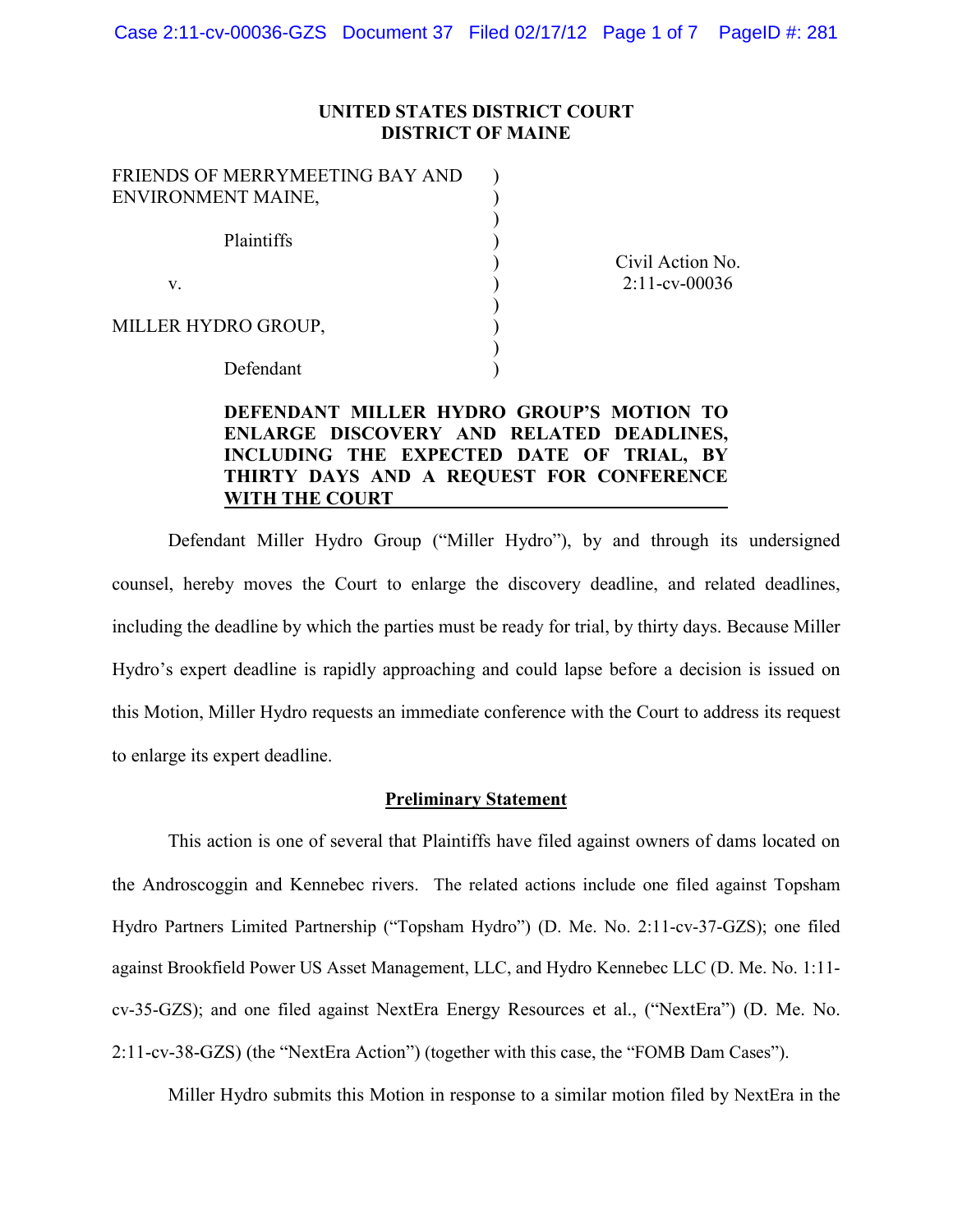NextEra Action ("NextEra's Motion"). For the reasons outlined in NextEra's Motion, and the additional reasons outlined below, Miller Hydro consents to NextEra's request to enlarge pretrial deadlines, and seeks a similar extension of pre-trial deadlines in this matter.<sup>1</sup> In addition, Miller Hydro seeks to enlarge its deadline to designate experts to March 2, 2012, and to extend expected date for trial to August 2, 2012.

#### **Argument**

Miller Hydro requests that the Court set the following pre-trial deadlines and expected date for trial:

| Defendant to designate experts:                                    | March 2, 2012         |
|--------------------------------------------------------------------|-----------------------|
| Discovery and Local Rule 44 deadline:                              | April 27, 2012        |
| Plaintiffs to make settlement demand:                              | March 14, 2012        |
| Defendant to respond in writing to<br>settlement demand:           | March 28, 2012        |
| Filing of notice of intent to file Motion<br>for Summary Judgment: | May 4, 2012           |
| Filing of dispositive motions and<br><i>Daubert/Kumho</i> motions: | May 18, 2012          |
| Expected date of trial:                                            | <b>August 2, 2012</b> |

Plaintiffs have consented to enlarging Miller Hydro's deadline to designate experts to February 28, 2012. Due to vacation schedules, counsel needs a modest enlargement of three days in excess of that consented-to enlargement of time. Plaintiffs have otherwise objected to Miller Hydro's request to enlarge deadlines. As discussed below, enlarging the remaining pretrial deadlines as requested is necessary given the difficulties that have arisen in scheduling and

 <sup>1</sup> After NextEra filed its Motion, the Clerk contacted undersigned counsel and requested that Miller Hydro file a motion or brief in this action if it consented to NextEra's proposed pre-trial schedule revisions so that the Court could issue an Order in this action upon reaching a decision on NextEra's Motion. Miller Hydro assumes this meets the Rule 26(b) requirement that a prior judicial approval be obtained before the filing of any written discovery motion.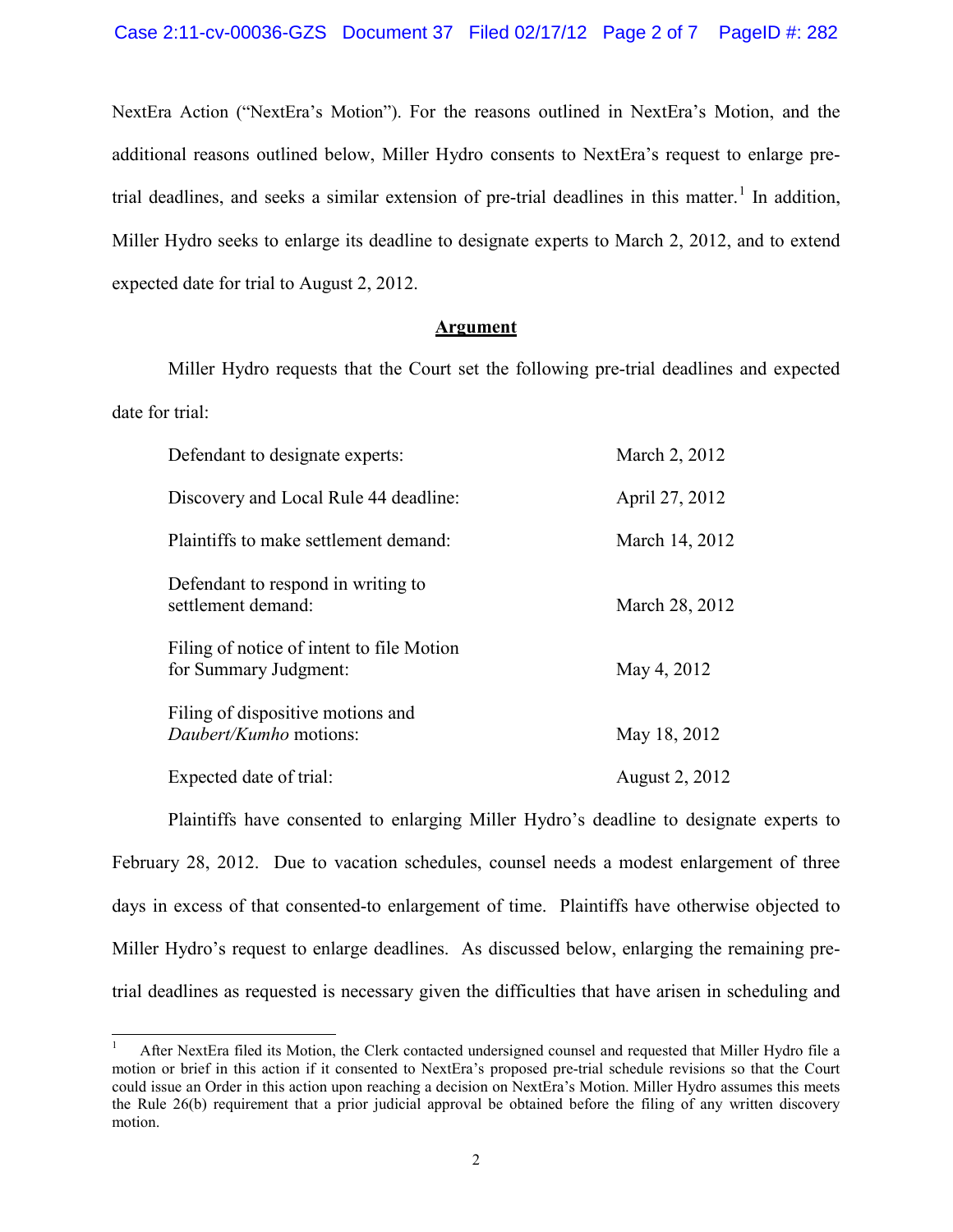completing depositions within the current discovery deadline; enlarging the pre-trial deadlines necessitates corresponding extension of the expected date of trial.

### **I. Miller Hydro's Deadline to Designate Experts Should be Enlarged to March 2, 2012**

The Court's Scheduling Order provided that Plaintiffs' deadline to designate experts was January 11, 2012. Plaintiffs requested, and Miller Hydro consented to, an enlargement of Plaintiffs' deadline to January 16, 2012. Plaintiffs agreed at that time that they would consent to a similar extension of time for Miller Hydro. A similar extension of time for Miller Hydro would extend Miller Hydro's expert designation deadline to February 21, 2012, which falls a day after Presidents Day and within Maine's winter "school vacation week." Counsel for Miller Hydro will be out of the office on previously-scheduled vacations for most of that week.

As noted, Plaintiffs have consented to enlarging Miller Hydro's expert deadline to February 28, 2012. However, this would give counsel only one, or at most, two, working days after returning from vacation to finalize work with experts. Given school vacation, and counsel's own vacation, it is not practical to suggest that counsel will be able to coordinate with Miller Hydro's experts during the week of February 20, 2012 in a manner sufficient to allow for expert reports to be completed by February 28, 2012. Miller Hydro is seeking only a very modest additional three days enlargement of time to permit counsel to accommodate vacation schedules and also permit counsel to complete work with Miller Hydro's experts.

## **II. The Discovery Deadline in This Action Should Be Enlarged Consistent With the Schedule Proposed by NextEra**

## **A. Completion of Export Reports in the NextEra Action Will Delay Miller Hydro's Ability to Depose Plaintiffs' Experts in This Action.**

It its Motion, NextEra seeks to enlarge pre-trial deadlines primarily due to the fact that completion of NextEra's preliminary draft Habitat Conservation Plan ("HCP") will cause a delay in the finalization of its expert reports. Plaintiffs have opposed NextEra's request to enlarge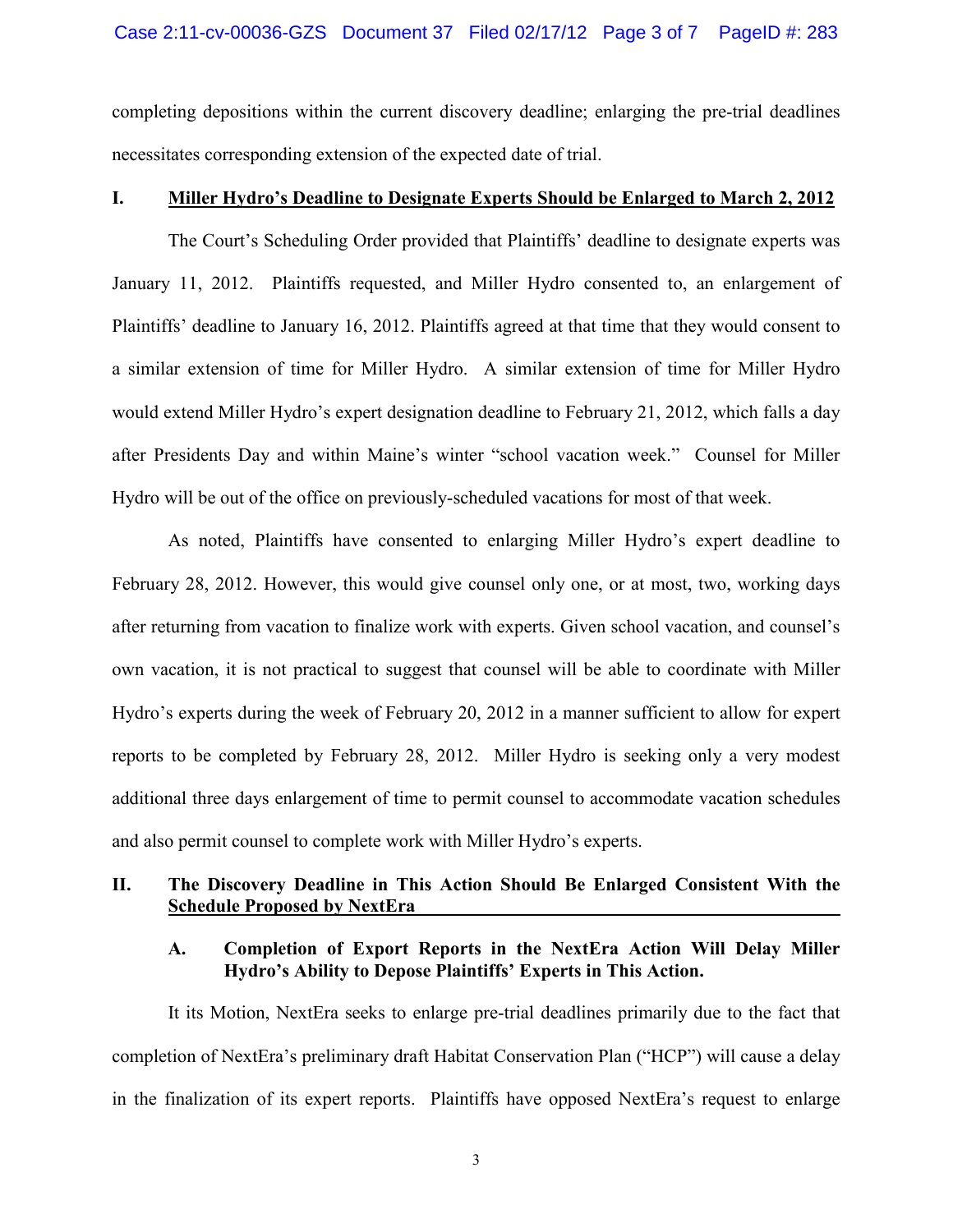#### Case 2:11-cv-00036-GZS Document 37 Filed 02/17/12 Page 4 of 7 PageID #: 284

defendants' expert designation deadlines in that matter. However, even Plaintiffs' Opposition to NextEra's Motion contemplates that, in the absence of the requested enlargement of time, NextEra's experts could supplement their expert opinions when the preliminary draft HCP is completed. (Plaintiffs' Opposition to NextEra's Motion at 3.) Plaintiffs, presumably, would want and would seek an opportunity to supplement their expert reports in the event NextEra's experts supplements theirs. As a result, there appears to be no question that completion of NextEra's HCP will cause some delay in finalization of expert reports in the NextEra Action.

This necessarily will delay Miller Hydro's ability to depose Plaintiffs' experts in this action. This is because Plaintiffs' experts in this case are also experts in all of the other FOMB Dam Cases. By Order dated February 9, 2012, this Court required that depositions of common witnesses in the FOMB Dam Cases – which will include Plaintiffs' experts – are to be consolidated. (February 9, 2012 Order at 2-3.) It would be impractical, inefficient, and a waste of resources to depose Plaintiffs' experts in consolidated depositions before those experts have completed their reports. If Plaintiffs intend to supplement their expert reports when NextEra's preliminary draft HCP is complete, the ability to schedule a consolidated deposition will be delayed accordingly. The proposed modest enlargement of the discovery deadline is necessary account for this delay.

### **B. The Scheduling of Consolidated Depositions, and Other Depositions, Will Require an Enlargement of the Discovery Deadline.**

The Court's February 9, 2012 Order to consolidate depositions of common witnesses was, apparently, intended to create discovery efficiencies in all of the FOMB Dam Cases. Yet, achieving those efficiencies will require overcoming scheduling difficulties. Plaintiffs have designated three experts, all of whom are common witnesses in all FOMB Dam Cases. Defendants in each of the FOMB Dam Cases will want to depose each of Plaintiffs' experts. Thus, the parties in the FOMB Dam Cases will have to schedule at least three consolidated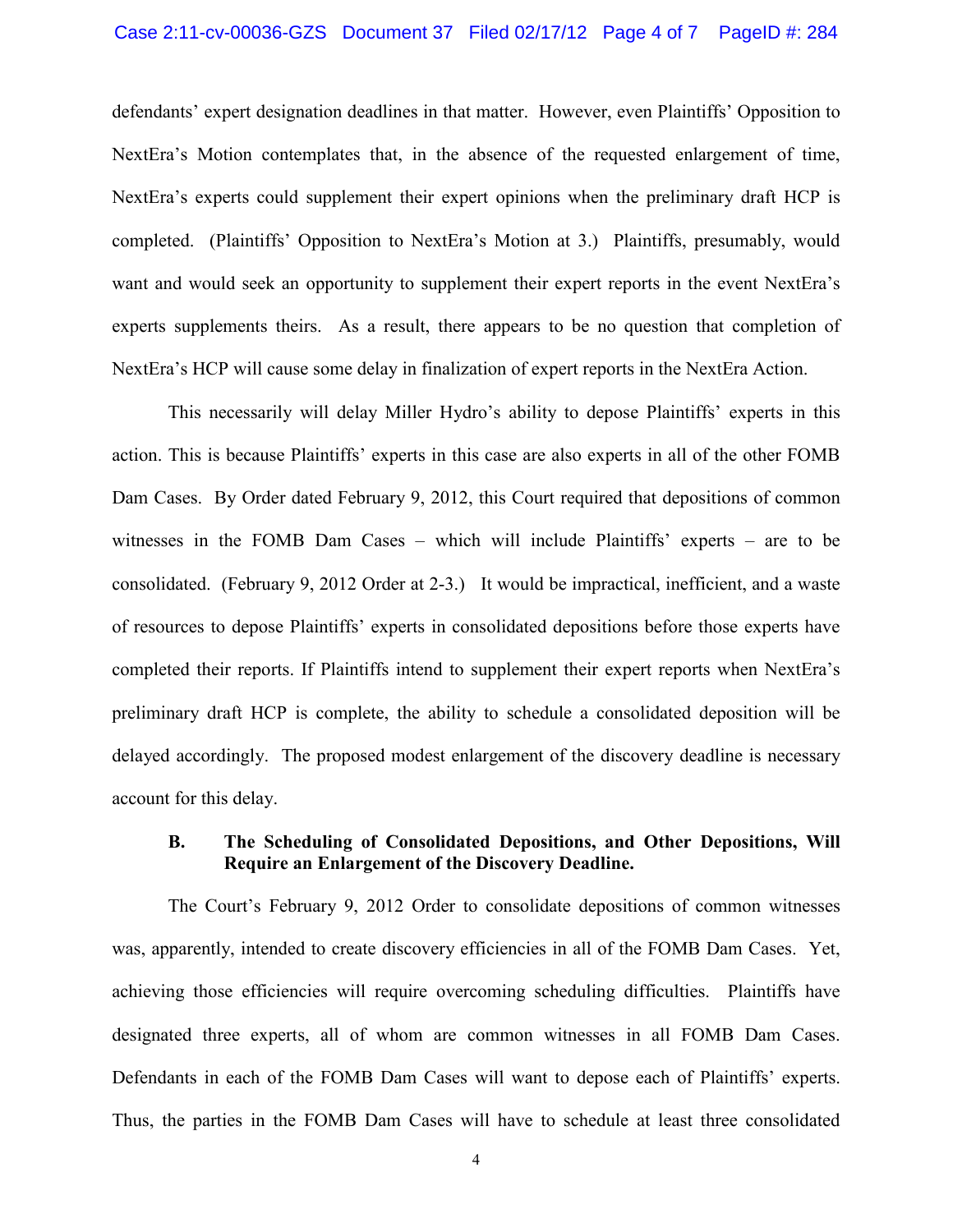#### Case 2:11-cv-00036-GZS Document 37 Filed 02/17/12 Page 5 of 7 PageID #: 285

depositions. Miller Hydro expects that each deposition of each of Plaintiffs' experts will take multiple days. Thus, the parties will need to block off multiple days for each deposition to avoid having Plaintiffs' experts travel to Maine (in one instance from Oregon), return home, and then have to return to Maine for a continued deposition.

To accomplish this, the parties will need to find blocks of dates on which three experts and four teams of attorneys (Plaintiffs' attorneys, plus the three teams of defense counsel) are available for depositions in Maine. This is all without regard to other depositions that will be conducted in each individual FOMB Dam Case.

This is no minor complication, as experience as already proved in this case. For example, Plaintiffs previously noticed Miller Hydro's 30(b)(6) deposition for February 22-23 2012. Miller Hydro's representative was not available on those dates. The parties have since been attempting to schedule Miller Hydro's 30(b)(6) deposition during the first two weeks of March, but have been unsuccessful due to scheduling conflicts.

In addition, Miller Hydro assumes Plaintiffs will seek to depose Miller Hydro's experts. If the first two weeks of March are unworkable due to scheduling conflicts, as appears to be the case, this would mean that the parties would have to schedule and conduct three consolidated depositions of Plaintiffs' experts, a 30(b)(6) deposition of Miller Hydro, depositions of Miller Hydro's experts, and any additional depositions Miller Hydro may wish to take of Plaintiffs within the final two weeks of March in order to meet the current discovery deadline.

Complicating matters further is the sheer volume of documents in this case. To date, Miller Hydro has produced approximately 17,399 pages of documents to Plaintiffs. Plaintiffs have produced approximately 44,370 pages of documents to Miller Hydro. One of Miller Hydro's consultants, HDR, was subpoenaed and produced approximately 18,546 pages of hard copy documents, and approximately 9,000 emails.

5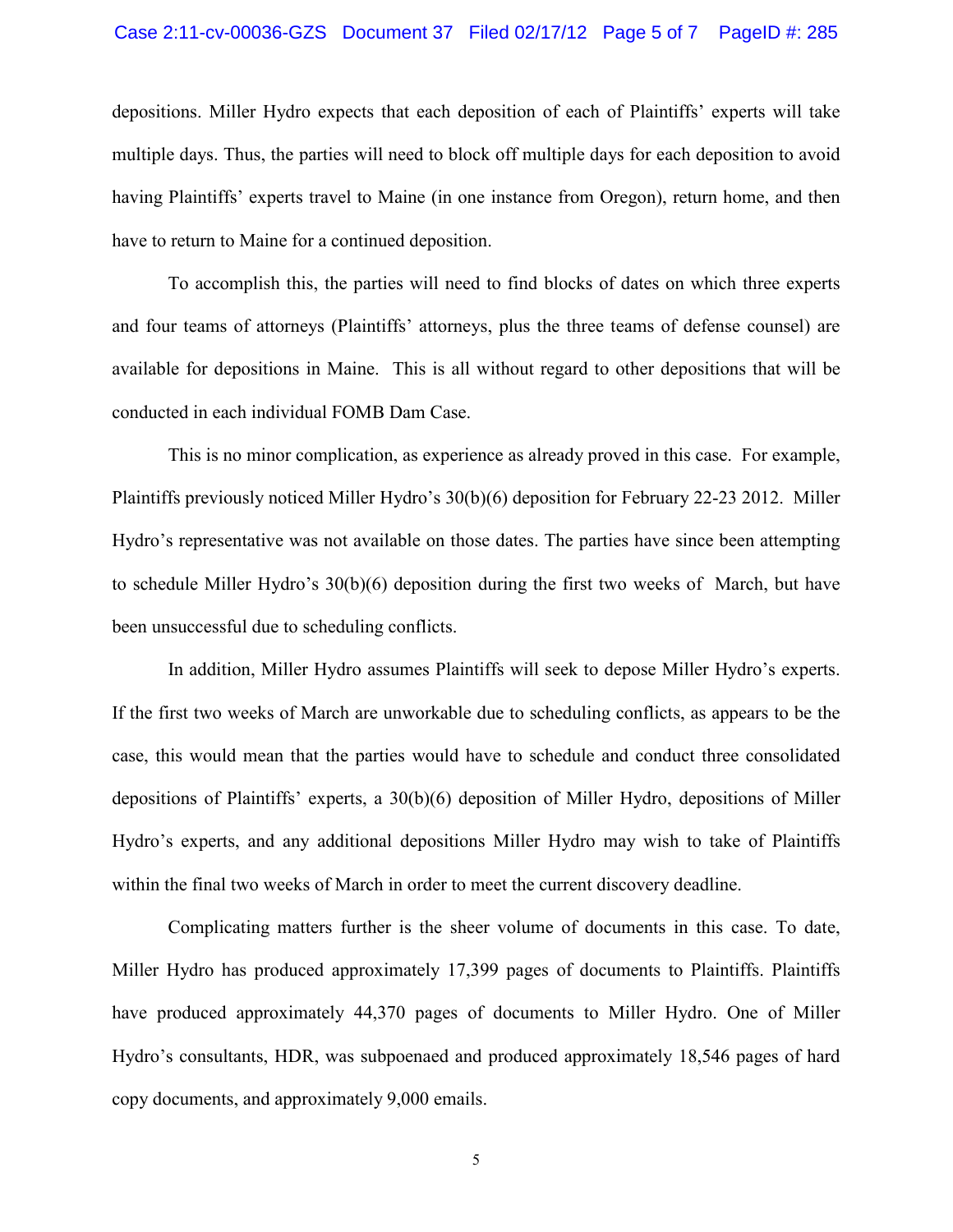Miller Hydro received copies of HDR's production to Plaintiffs on February 8, 2012. Plaintiffs' original production to Miller Hydro had formatting issues, and was re-produced to Miller Hydro on February 13, 2012. Thus, Miller Hydro has to review a significant volume of documents it has only recently received in order to be properly prepare for depositions. Completing this task while simultaneously preparing to conduct or defend seven or more depositions (assuming Miller Hydro may designate two or more experts, and conducts at least one deposition of Plaintiffs) during the final two weeks of March (or even the whole month of March), is simple not feasible.

The requested enlargement of the discovery deadline is needed to permit sufficient time to conduct depositions in this matter; related pre-trial deadlines should similarly be enlarged as noted above.

#### **III. The Expected Date for Trial Should be Enlarged to August 2, 2012**

Should the Court agree that the discovery deadline, and related deadlines, be enlarged as proposed above, it will be necessary to similarly extend the date for trial. The current expected date for trial is July 2, 2012. Under the proposed schedule above, the parties would have until May 18, 2012 to file dispositive motions and any *Daubert/Kumho* motions. This would mean that the parties would still be briefing motions on the eve of trial. Plaintiffs, it seems, concede that this would be impractical. (Plaintiffs' Opposition to NextEra's Motion at 3-4.) Enlarging the trial date by just one month will eliminate any concerns over the timing of dispositive motions, and would provide the parties with sufficient time to prepare for trial.

### **Conclusion**

For the reasons described above, Defendant Miller Hydro Group respectfully requests that the Court enlarge the pre-trial deadlines, and the expected date of trial as outlined above. Dated: February 17, 2012 Respectfully submitted,

6